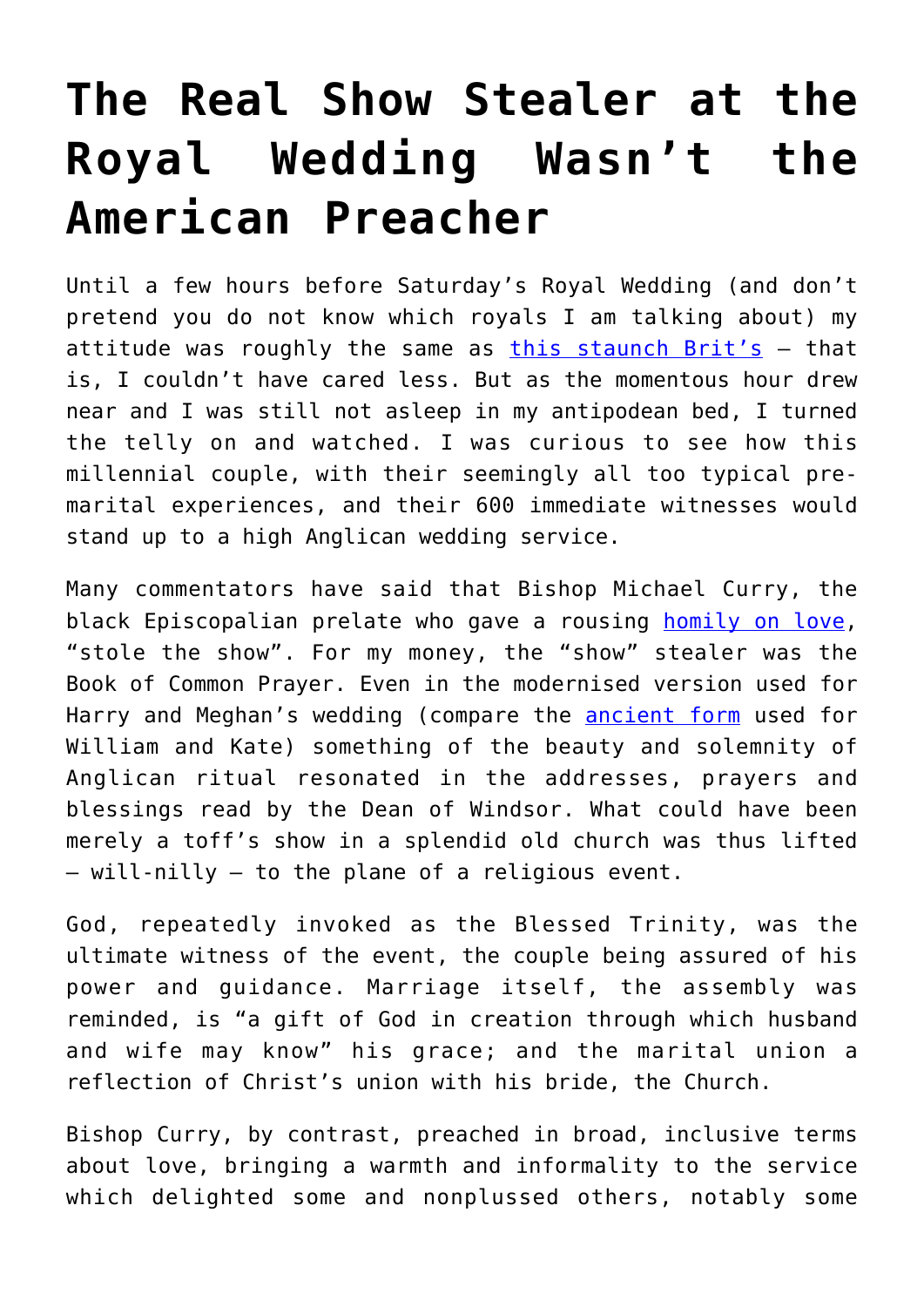members of the Royal Family. Though his references ranged widely, from Martin Luther King and the struggle for justice, to the Jesuit scientist Teilhard de Chardin on the discovery of fire, he strangely overlooked what is unique about marital love: the generation of children and the sacrificial love of parents.

The Prayer Book, of course, mentions procreation specifically, and in the original version, as the first purpose of marriage as "ordained" by God.

At a time when cohabitation (before or without marriage) is more or less taken for granted in the West, and when, in the UK, [nearly half](https://bit.ly/2GEejUs) of children are born outside marriage or civil partnerships, the wedding congregation  $-$  and the world  $-$  was told that marriage is "given as the foundation of family life in which children are born and nurtured and in which each member of the family, in good times and in bad, may find strength, companionship and comfort," and a "sign of unity and loyalty which all should uphold and honour," that "enriches society and strengthens community."

Moreover, it is meant to be permanent and exclusive. The couple were obliged to plight their troth to each other "till death us do part, according to God's holy law," adding, "In the presence of God I make this vow." They promised to give each other all that each is and has "within the love of God, Father, Son and Holy Spirit."

And, joining their right hands together, the Archbishop – looking rather stern, I thought — admonished all and sundry: "Those whom God has joined together let no one put asunder."

Finally, came a blessing invoking the riches of God's grace and the blessings of eternal life.

Could anyone listen to all that and not be moved by the richness and beauty of the Christian vision of marriage – and perhaps spurred to reflection on their own marriage, or hopes